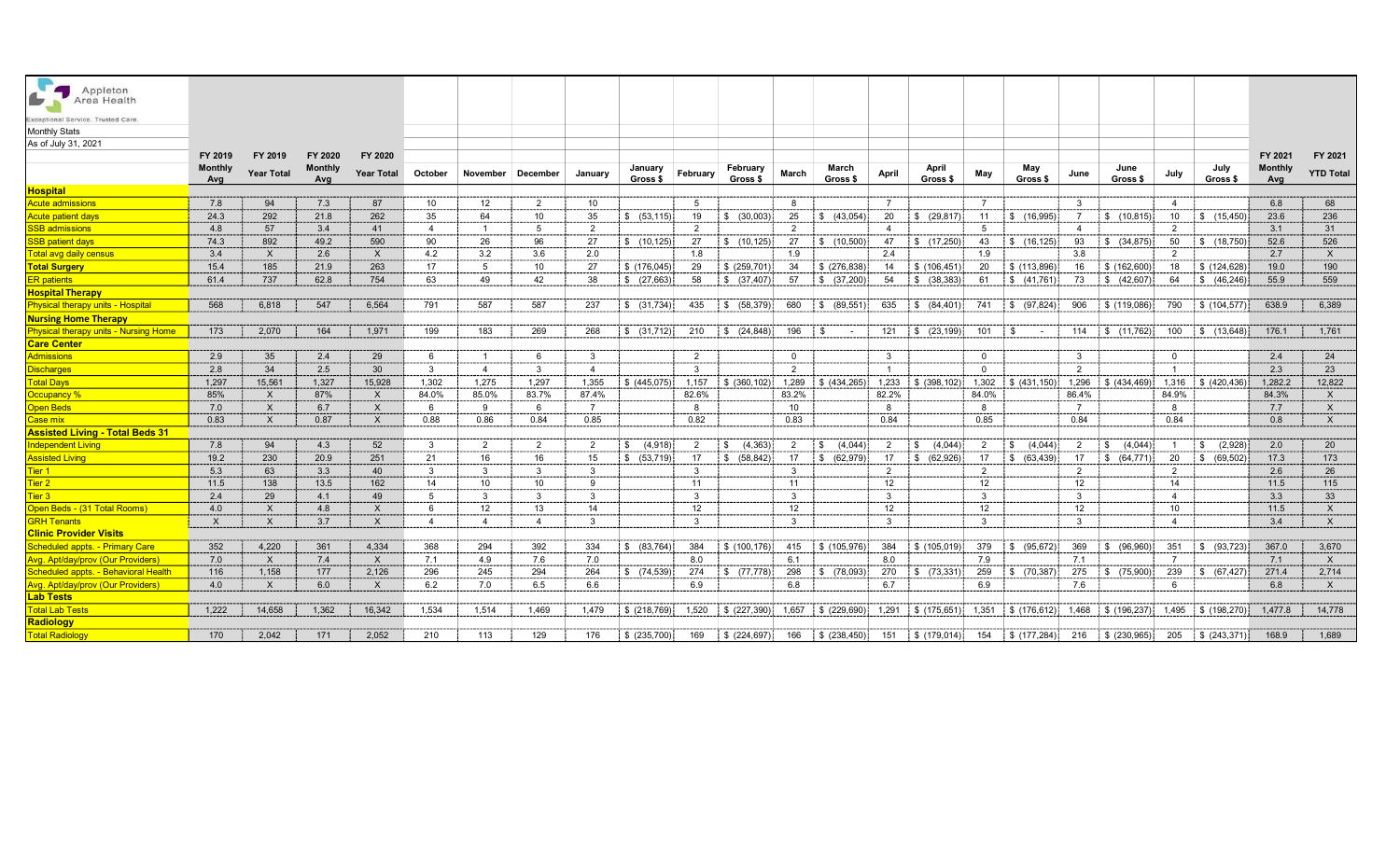

Exceptional Service. Trusted Care.

Balance Sheet Fiscal Year-to-Date as of July 31, 2021 (unaudited)

FY 2021 FY 2021 Assets Liabilities Current Assets: Current Liabilities: Cash and cash equivalents  $\frac{1}{2}$  6,758,310 Restricted Cash \$ 208,072 Accounts Payable \$ 336,373 Foundation Investments **Example 10** Out 27,906 Due to City of Appleton Appleton Appleton Appleton Apple 17,906 Receivables: 
Supervisory and the extended third-party payor settlements (L) 
Supervisory and third-party payor settlements (L) \$ 200,870 Patient and resident - Net  $\frac{1}{2}$  2,071,796 Bond Prepay to City of Appleton **by Security 156,710** Accrewed salaries, and benefits \$ 721,3271,427 Other \$ 26,490 Accrued healthcare claims \$ (116,258) Supplies \$ 207,834 Accrued interest payable \$ 8,251 Prepaid expenses \$ - Funds held in trust \$ 2,337 Capital assets - Net: Total current liabilites \$ 5,699,854 Capital assets not being depreciated \$ 155,681 Depreciable captial assets, net of accumulated deprecation  $\qquad \qquad$  \$ 4,404,026 Long-Total Capital Assets  $\angle$  5,168,097  $\angle$  4,559,707 Other Assets: Total long-term liabilities \$ 8,331,568 Investment in joint venture  $\uparrow$  857,577 Total Assets \$ 14,274,402 Deferred outflows of resources: Pension related outflows extending the set of the set of the set of the set of the set of the set of the set of the set of the set of the set of the set of the set of the set of the set of the set of the set of the set of

| <b>Total Assets and Deferred Outflows of Resources</b>     |    | \$14,943,887 | Total Liabilities, Deferred Inflows of Resources, and Net Position |     | \$14,943,887 |
|------------------------------------------------------------|----|--------------|--------------------------------------------------------------------|-----|--------------|
|                                                            |    |              | Total net position                                                 |     | 268,104      |
|                                                            |    |              | Unrestricted                                                       |     | (901, 103)   |
|                                                            |    |              | Net investment in capital assets                                   | \$  | 1,169,207    |
|                                                            |    |              | Net position:                                                      |     |              |
| Pension related outflows                                   | \$ | 669,485      |                                                                    |     |              |
| Deferred outflows of resources:                            |    |              | Pension related inflows                                            | Ś.  | 644,361      |
|                                                            |    |              | Deferred inflows of resources:                                     |     |              |
| <b>Total Assets</b>                                        |    | \$14,274,402 |                                                                    |     |              |
| Investment in joint venture                                | \$ | 257,577      | <b>Total liabilities</b>                                           |     | \$14,031,422 |
| Other Assets:                                              |    |              | Total long-term liabilities                                        | S.  | 8,331,568    |
|                                                            |    |              |                                                                    |     |              |
| <b>Total Capital Assets</b>                                | S. | 4,559,707    | Net pension liability                                              | Ś.  | 5,168,084    |
|                                                            |    |              | Long-term debt, less current maturities                            | \$. | 3,163,484    |
| Depreciable captial assets, net of accumulated deprecation | Ś. | 4,404,026    | Long-term liabilities:                                             |     |              |
| Capital assets not being depreciated                       | S  | 155,681      |                                                                    |     |              |
| Capital assets - Net:                                      |    |              | <b>Total current liabilites</b>                                    | \$  | 5,699,854    |
| <b>Total Current Assets</b>                                | S. | 9,457,118    | <b>Other Liabilities</b>                                           |     | 115,034      |
|                                                            |    |              | Unearned revenue                                                   | Ś   | 4,130,518    |
| Prepaid expenses                                           |    |              | Funds held in trust                                                |     | 2,337        |
| <b>Supplies</b>                                            |    | 207,834      | Accrued interest payable                                           |     | 8,251        |
| Other                                                      |    | 26,490       | Accrued healthcare claims                                          | \$  | (116, 258)   |
| Bond Prepay to City of Appleton                            | \$ | 156,710      | Accrued salaries, wages, and benefits                              | \$  | 721,327      |
| Patient and resident - Net                                 |    | 2,071,796    | <b>Accured Expenses:</b>                                           |     |              |
| Receivables:                                               |    |              | Estimated third-party payor settlements (L)                        |     | 200,870      |
| <b>Foundation Investments</b>                              | Ś. | 27,906       | Due to City of Appleton                                            | Ś   | 74,386       |
| <b>Restricted Cash</b>                                     | \$ | 208,072      | <b>Accounts Payable</b>                                            | \$  | 336,373      |
| Cash and cash equivalents                                  | Ś  | 6,758,310    | Current maturities of long-term debt                               | \$  | 227,016      |
| Current Assets:                                            |    |              | Current Liabilities:                                               |     |              |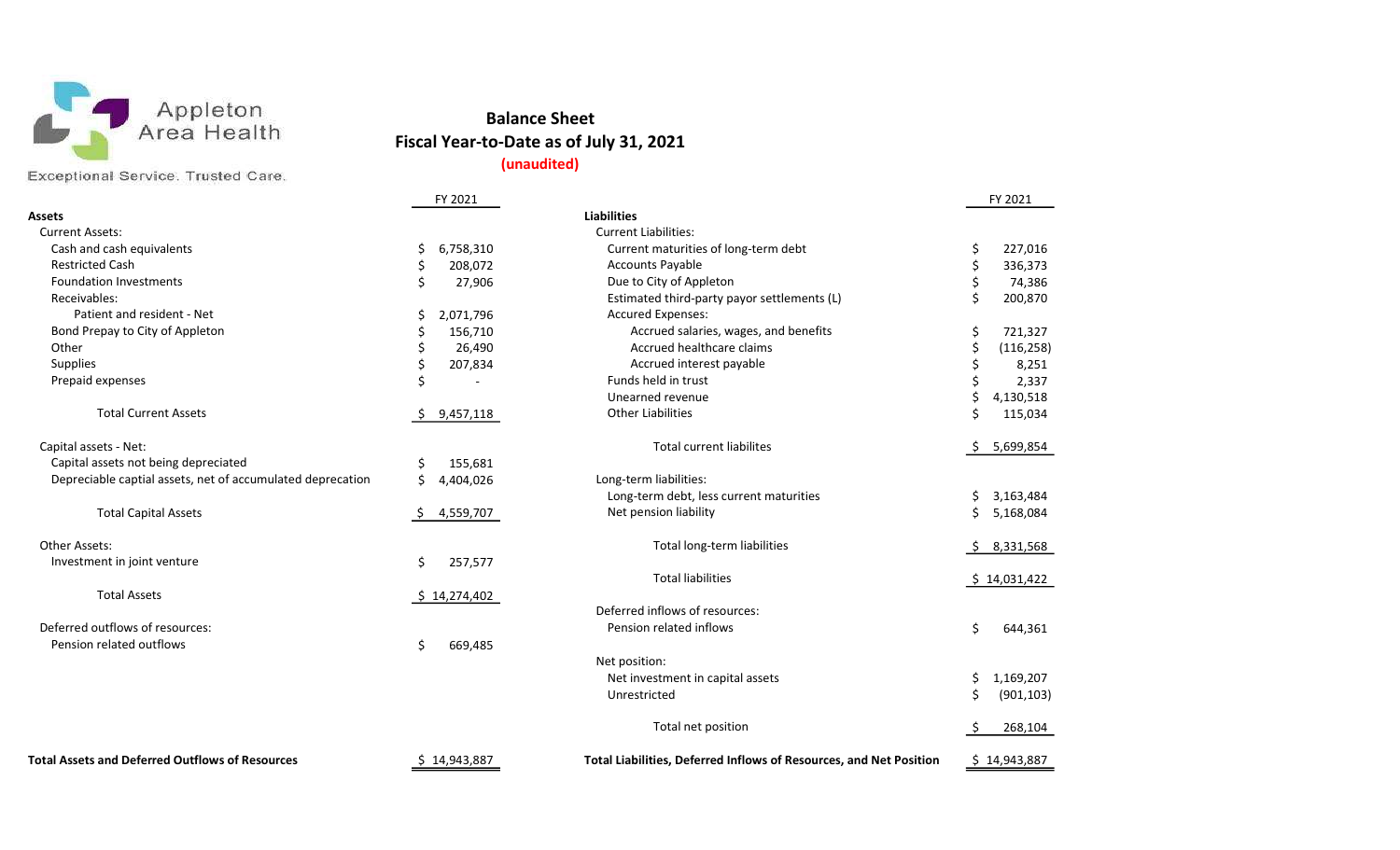

## Income Statement YTD

Fiscal Year-to-Date as of July 31, 2021 (unaudited)

|                                              |                |                                                |                     | FY 2021 YTD Budget       |                           |                |                                                |                     | FY 2020 YTD        |                       |               | FY 2019 YTD                                    |                                  |                    |                       |               |                                                |                     |                    |                       |
|----------------------------------------------|----------------|------------------------------------------------|---------------------|--------------------------|---------------------------|----------------|------------------------------------------------|---------------------|--------------------|-----------------------|---------------|------------------------------------------------|----------------------------------|--------------------|-----------------------|---------------|------------------------------------------------|---------------------|--------------------|-----------------------|
|                                              | Hospital       | Clinic                                         | <b>Nursing Home</b> | <b>Apple Ridge</b>       | <b>Total</b>              | Hospital       | Clinic                                         | <b>Nursing Home</b> | <b>Apple Ridge</b> | Total                 | Hospital      | Clinic                                         | <b>Nursing Home</b>              | <b>Apple Ridge</b> | Total                 | Hospital      | Clinic                                         | <b>Nursing Home</b> | <b>Apple Ridge</b> | Total                 |
| <b>Operating Revenues</b>                    |                |                                                |                     |                          |                           |                |                                                |                     |                    |                       |               |                                                |                                  |                    |                       |               |                                                |                     |                    |                       |
| Net patient and resident service revenue     | 6.673.016      | 1.841.581                                      | 3.573.188           | 572,336 \$               | 12,660,121                | 6,625,791      | 1.446.533                                      | 3,621,719           | 692.592 \$         | 12,386,635            | \$5,794,945   | \$1,185,910                                    | \$3,513,051                      |                    | 650.865 \$ 11.144.771 | \$6,198,203   | 938.362                                        | \$3.325.277         | 568,807            | \$11,030,649          |
| Other revenue                                | 482,120        |                                                | 11,875              | 129S                     | 494,124                   | 695,240        |                                                | 10,833              | $2,333$ \$         | 708,407               | 659,432       |                                                | 12,151                           | $11,911$ \$        | 683,494               | 643,013       |                                                | 6,095               | 5,520 \$           | 654,628               |
| Total operating revenue                      | 7,155,136      | 1.841.581 \$                                   | 3.585.063           |                          | 572,465 \$ 13,154,245     | 7.321.031      | 1.446.533                                      | 3.632.553           |                    | 694,925 \$ 13,095,042 | 6.454.377     | 1.185.910                                      | 3.525.202                        |                    | 662.776 \$ 11.828.265 | 6.841.216     | 938.362 \$                                     | 3.331.372           |                    | 574,327 \$ 11,685,277 |
| <b>Operating Expense</b>                     |                |                                                |                     |                          |                           |                |                                                |                     |                    |                       |               |                                                |                                  |                    |                       |               |                                                |                     |                    |                       |
| Patient care and other professional services | 4,242,930      | 1,870,109                                      | 2,360,904 \$        |                          | 8,473,943                 | 4,391,024      | 1,727,287                                      | 1.894.299 \$        |                    | 8,012,610             | 3.883.582     | 1.454.049                                      | 1,821,151 \$                     |                    | 7,158,782<br>s.       | 4,144,351     | 1.156.436                                      | 1,853,487           | $1,016$ \$         | 7,155,290             |
| Administrative and general                   | 1,436,776      | 732,346                                        | 1,456,781           | 710,228 \$               | 4,336,131                 | 1,215,066      | 673,921                                        | 1,504,959           | 673,668 \$         | 4,067,614             | 1,462,013     | 465,266                                        | 1,291,259                        | 664,965 \$         | 3,883,503             | 1,432,586     | 423,425                                        | 1,250,862           | 577,940 \$         | 3,684,813             |
| Depreciation                                 | 434.074        | 20.806                                         | 109,117 \$          | 11,700 \$                | 575,697                   | 333,750 \$     | 13.417                                         | 104,667             | 8,750 \$           | 460,583               | 311,726       |                                                | 100,627 \$<br>12.837 \$          | $7,019$ \$         | 432,209               | 346,950       | 30,800 \$                                      | 100,775             | $10,404$ \$        | 488,929               |
| Total operating expenses                     | 6.113.780 \$   | 2.623.261 \$                                   | 3.926.802           |                          | 721,928 \$ 13,385,771     | 5.939.840      | 2.414.624 \$                                   | 3.503.925           |                    | 682,418 \$ 12,540,808 | 5.657.321 \$  | 1.932.152 \$                                   | 3.213.037                        |                    | 671.984 \$ 11.474.494 | 5.923.887     | 1.610.661 \$                                   | 3.205.124           |                    | 589,360 \$ 11,329,032 |
| <b>Operating Income (Loss)</b>               | 1,041,356      | $(781,680)$ \$                                 | (341.739)           | $(149, 463)$ \$          | (231, 526)                | 1,381,191      | (968.091)                                      | 128,628             | 12.507 \$          | 554,234               | 797.056       | $(746.242)$ \$                                 | 312,165 \$                       | $(9.208)$ \$       | 353,771               | 917,329       | $(672, 299)$ \$                                | 126,248             | $(15,033)$ \$      | 356.245               |
| Nonoperating Revenues (Expenses)             |                |                                                |                     |                          |                           |                |                                                |                     |                    |                       |               |                                                |                                  |                    |                       |               |                                                |                     |                    |                       |
| Noncapital grants and contributions          | 2,304,263 \$   |                                                | 2,580               |                          | 2,306,843                 | 2,140,826 \$   | $\sim$ $\sim$                                  | 6,667               | $2,500$ \$         | 2,147,493             | 196,050       | $\sim$                                         | 7.086                            | 3,510              | 206,646               | 33,467 \$     | $\sim$ 100 $\mu$                               | 6,637               | 200                | 40,304                |
| Investment income                            | 17,149 \$      |                                                | <b>Service</b>      | - \$                     | 17.149                    | 16,667 \$      | - \$                                           | <b>Service</b>      | $\sim 100$         | 16,667                | 17,453 \$     |                                                | <b>Service</b><br><b>Service</b> | $\sim$ $-$         | 17,453                | $7,436$ \$    | <b>Service</b>                                 | <b>Service</b>      |                    | 7,436                 |
| Interest expense                             | $(40, 292)$ \$ |                                                | $(43, 849)$ \$      | $(1,727)$ \$             | (85, 868)                 | $(70, 833)$ \$ | $\sim$ $\sim$ $\sim$                           | $(51,667)$ \$       | $(6,833)$ \$       | (129,333)             | $(58,027)$ \$ | <b>Service</b>                                 | $(50, 596)$ \$                   | $(5,718)$ \$       | (114, 341)            | $(73,979)$ \$ | <b>Contract</b>                                | $(52,720)$ \$       | (7,001)            | (133,700)             |
| Rental income and other                      | $(20, 869)$ \$ |                                                |                     | <b>Contract Contract</b> | (20, 869)                 | 17,750 \$      | <b>Contract</b>                                |                     |                    | 17,750                | 16,481        |                                                | <b>Service</b>                   | $\sim$             | 16,481                | 14,036        | $\sim$ $-$                                     | $\sim$              |                    | 14,036                |
| Total nonoperating revenues (expenses), net  | 2,260,251 \$   |                                                | (41, 269)           | $(1,727)$ \$             | 2,217,255                 | 2,104,409      | <b>Contract Contract</b>                       | $(45,000)$ \$       | $(4.333)$ \$       | 2,052,576             | 171,957       | <b>Service</b>                                 | $(43,510)$ \$                    | $(2.208)$ \$       | 126,239               | $(19,040)$ \$ | <b>Service</b>                                 | $(46,083)$ \$       | $(6,801)$ \$       | (71, 924)             |
| Revenues in Excess of (Less Than) Expenses   | 3,301,607      | $(781,680)$ \$                                 | $(383,008)$ \$      |                          | $(151, 190)$ \$ 1,985,729 | 3,485,600 \$   | $(968,091)$ \$                                 | 83.628 \$           |                    | 8,173 \$ 2,606,810    | 969,013       | $(746, 242)$ \$                                | 268,655 \$                       | $(11, 416)$ \$     | 480,010               | 898,289       | $(672, 299)$ \$                                | 80,165 \$           | $(21,834)$ \$      | 284,321               |
|                                              |                | <b>Operating Margin</b><br><b>Total Margin</b> | $-1.76%$<br>15.10%  |                          |                           |                | <b>Operating Margin</b><br><b>Total Margin</b> | 4.23%<br>19.91%     |                    |                       |               | <b>Operating Margin</b><br><b>Total Margin</b> | 2.99%<br>4.06%                   |                    |                       |               | <b>Operating Margin</b><br><b>Total Margin</b> | 3.05%<br>2.43%      |                    |                       |